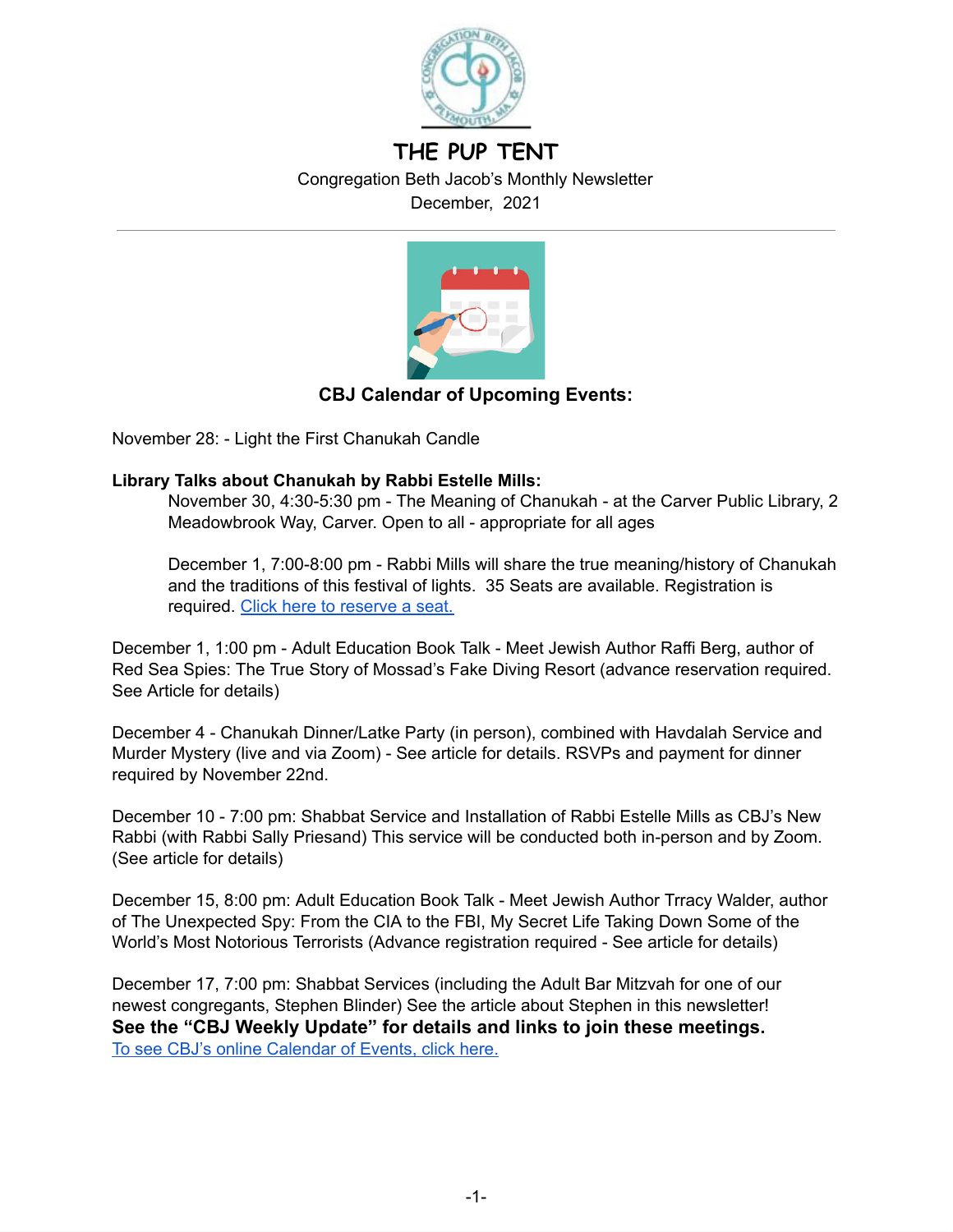

Recognizing the positive lifelong impact that a Jewish summer camp experience has on our children, in reinforcing Jewish values and promoting the interaction with other Jewish kids, the CBJ Board voted to enable three of our Beit Sefer students to attend Camp Pembroke, with generous subsidies from The Rose Sherman Geller Fund for Jewish Family Life and The Adeline & Reuben Winokur American and Jewish History Prize Fund. As a part of the requirements for receiving the Winokur Prize Fund subsidy, each student was to submit an essay describing the history of the camp and their camp experience. Jessie Bluestein's essay was published in the November edition of The Pup Tent. Lexi and Mia Gavins' essays are below.

# **Lexi and Mia Gavins' Essays About Their Experience at Camp Pembroke This Past Summer**

# **Lexi Gavin's Essay:**

Hi, I'm Lexi Gavin and I go to Camp Pembroke, an all-girls Jewish sleep-away camp, located in Pembroke, Massachusetts. This year would've been my 4th year living my summer at Camp Pembroke but it is technically my 3rd year because last year there was Covid-19 so camp wasn't in session at all. This past year was my first time going to camp for 7 weeks because in past years I was there for only 3 ½ weeks. Today, I'm here to tell you about the history of Camp Pembroke.

Eli and Bessie Cohen founded the three Cohen Camps (Camp Pembroke, Camp Tevya, and Camp TelNoar). The three camps were founded between 1935-1945. Since 1935 campers have been entering Camp Pembroke from all around the world such as Massachusetts, Florida, California, the UK, Australia, and even Isreal.

Every Friday night Camp Pembroke will gather around the Pine Grove for Shabbat. After that, we will go to Shabbat dinner and enjoy chicken, vegetables, and much more. All camp will then head to the gymnasium for camp songs and Israeli dancing. Every week we will also have a block called "Shira" which is Israeli singing. Also, before and after every single meal, we will say prayers. Every week we will also have one different lesson based on Isreal and Israeli cultures and do fun activities to go along with it.

My favorite part about camp is that you have a place where you have a "second home/family". I also love meeting new people in my bunk every single year. Some of my favorite electives are gymnastics, tennis, and much more. I also love waterfront sports on the lake such as paddle-boarding, water trampolines, and water skiing.

If I had to rate camp 1-10 I would rate it 10/10 because like I said it is like a second home/family. The only sad part about it is that I miss my family, friends, and pets.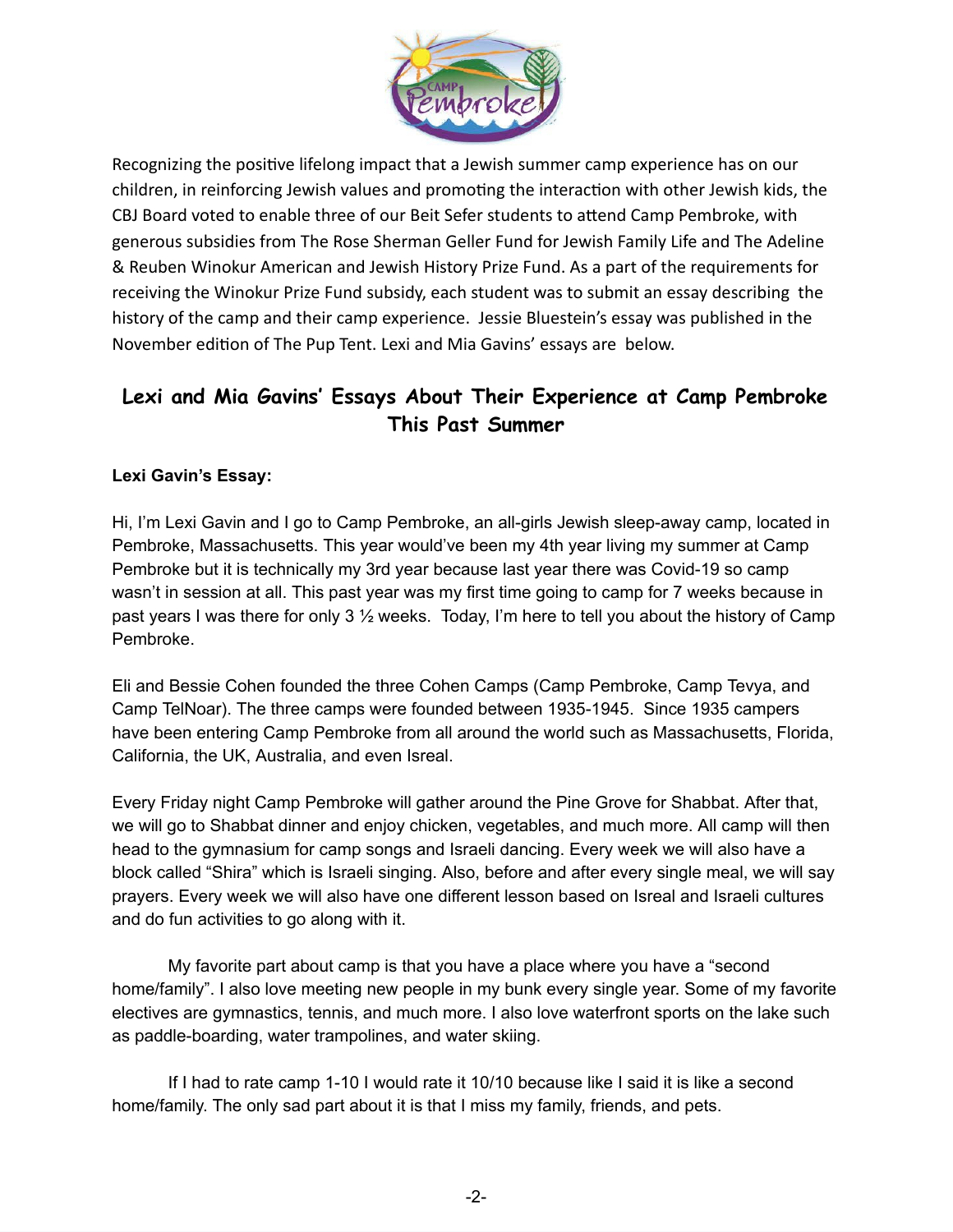#### **Mia Gavin's Essay:**

Hi, I'm Mia. This is my 4th year at camp. This year was my first year going full which is 7 weeks. Before I went 3 1/2 weeks.

There are many things we do at camp to include the culture. First, we have a culture block that's about Israel. You learn what people from Israel do on a day-to-day basis. Also, you learn where it is on the map. There's also another block during the week that you have Rukid which is Israeli dancing. It is really fun! The last block during the week for culture is Shira, which is music. We sing lots of songs that we sing on Shabbat. Lastly, every Friday night we have Shabbat at the pine grove. The whole camp goes there celebrates Shabbat. It's a nice spot where everyone can gather and feel connected with one another. We have a nice Shabbat dinner with Chicken, Vegetables, and potatoes usually. Sometimes it's a little different. We usually have some sort of pie for dessert. After we have dinner we will go to the gym and have sing. Which is when Shira sings and the whole camp dances and sings around. It's a really fun experience. On Saturdays, we have a shortened service and you have the day off and do some fun activities during the day. We don't have electives on Saturday because it's a rest day.

Camp is super fun! There are so many things you can do. You get super close to everyone in your bunk and your age group. Everyone is super nice. My favorite part of camp is when we go to the waterfront and can go on the aqua mats and trampoline. You can also go paddle boarding, sailing, water skiing, and paddle boating. Another fun part is when we have a festival like Israeli day. Israel day is when the Isreal counselors teach us about Israel and there are experiences about what they did in the army. Another one is on when 4th of July. They bring all sorts of bouncy houses, water slides, and etc. They also have at least one dessert truck. The past few years was the Kona ice truck. It's a super fun experience and I made tunes of friends that I still keep in touch with without camp.

#### \*\*\*\*\*\*\*\*\*\*\*\*\*\*\*\*\*\*\*\*\*\*\*

I think we can all agree that Lexi and Mia have each written a terrific essay describing how their experience at Camp Pembroke has positively affected their lives. Yasher Koach, Lexi and Mia! Good job!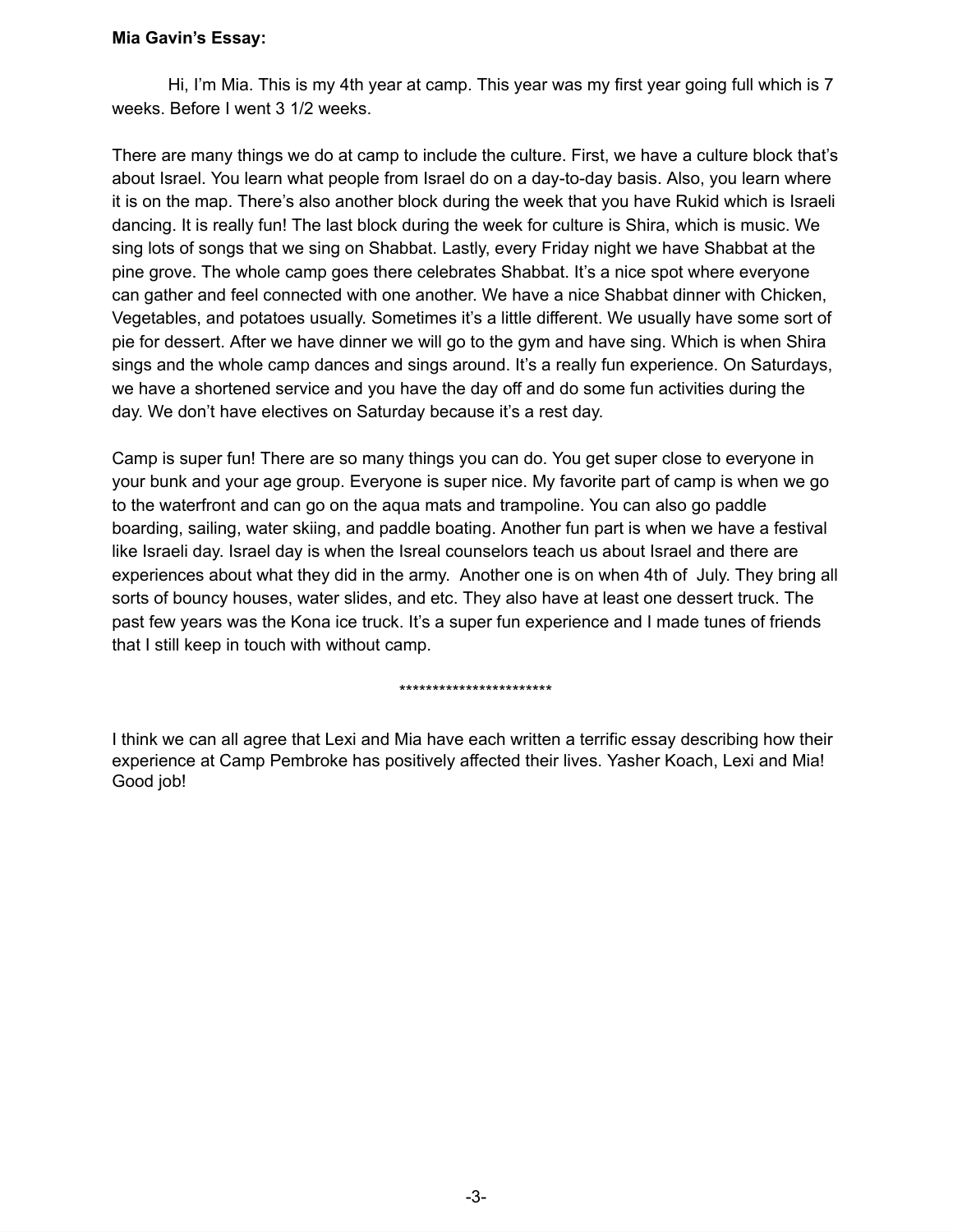# **Chanukah! (Or is it Thanksgivukkah?) November 28 - December 6!**



Candles are added to the hanukkiyah (menorah) from right to left but are kindled from left to right. The newest candle is lit first. (On the Shabbat of Hanukkah, kindle the Hanukkah lights first and then the Shabbat candles.)

Light the shamash (the helper candle) first, using it to kindle the rest of the Hanukkah lights. As you do, say or sing:

Baruch atah, Adonai Eloheinu, Melech haolam, asher kid'shanu b'mitzvotav v'tsivanu l'hadlik ner shel Hanukkah.

Baruch atah, Adonai Eloheinu, Melech haolam, she-asah nisim laavoteinu v'imoteinu bayamim hahaeim baz'man hazeh.

#### TRANSLATION

Blessed are You, Adonai our God, Sovereign of all, who hallows us with mitzvot, commanding us to kindle the Hanukkah lights.

Blessed are You, Adonai our God, Sovereign of all, who performed wonderous deeds for our ancestors in days of old at this season.

To see a You Tube video with transliteration, click on the links below: <https://www.youtube.com/watch?v=Nd5Rl0N-ijI>

<https://reformjudaism.org/beliefs-practices/prayers-blessings/hanukkah-blessings>

#### **Shehecheyanu (on the First Night Only):**

On the first night only, we say the Shehecheyanu, thanking God for allowing us to reach this season.

Baruch atah, Adonai Eloheinu, Melech haolam, shehecheyanu v'kiy'manu v'higiyanu laz'man hazeh.

#### **TRANSLATION**

Blessed are You, Adonai our God, Sovereign of all, who has kept us alive, sustained us, and brought us to this season.

YouTube video of Susan Salidor with transliterations <https://www.youtube.com/watch?v=nhMDQw5gdCM>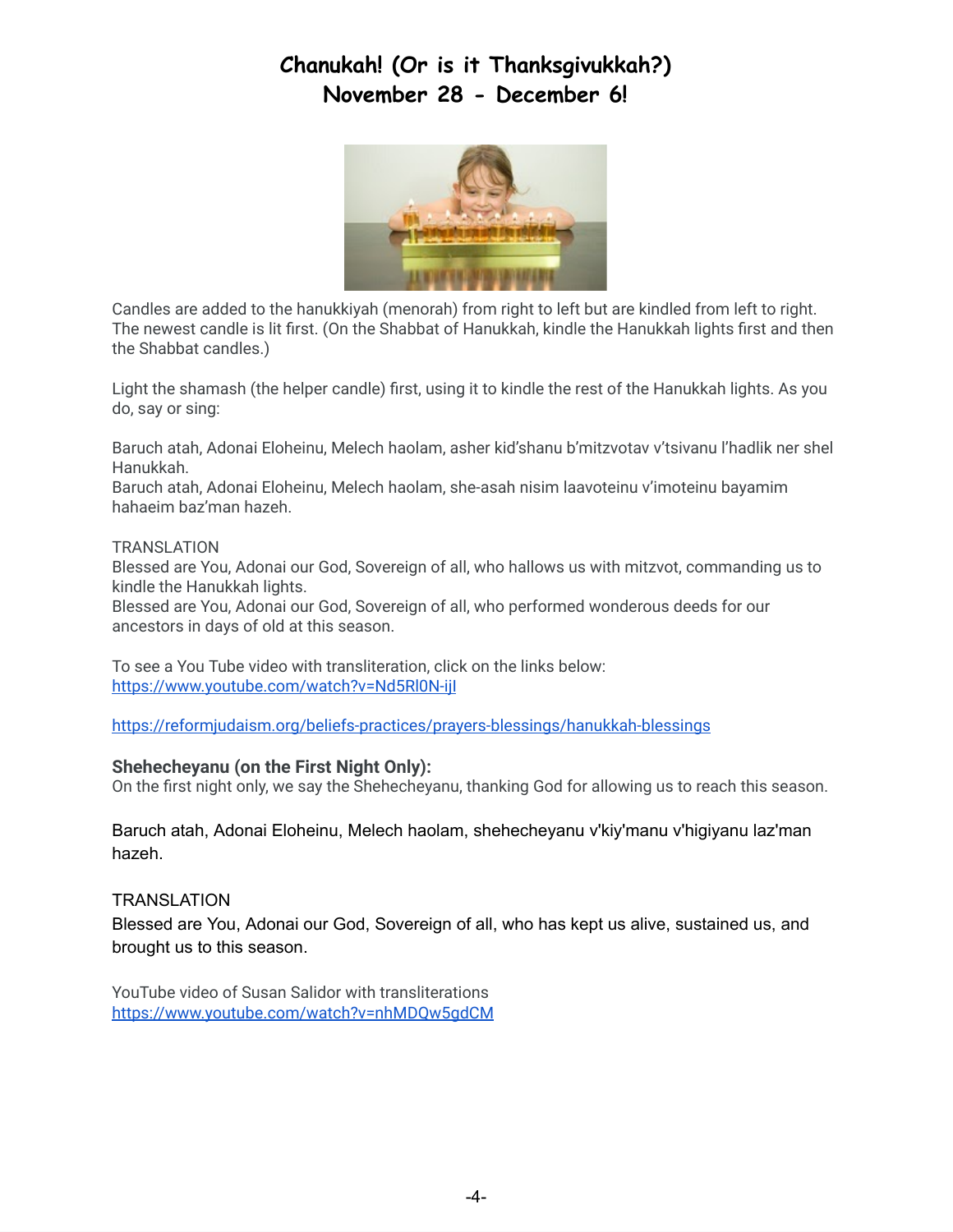# **December 10, 7:00 pm Shabbat Services and Installation of Rabbi Estelle Mills! Both In-Person and via Zoom**



Join us on Friday evening, December 10th, at 7:00 pm, for our very special Shabbat service and for the installation of Rabbi Estelle Mills as CBJ's new rabbi. Our guest speaker, Rabbi Sally Priesand, will conduct the ordination ceremony and will tell us about her own personal journey toward becoming a rabbi and how women's leadership has changed the rabbinate and the Jewish community as a whole. To see the flyer for this [event,](https://drive.google.com/file/d/1HKc70BblBadZOsyyQ_BkBiNsbkiVG0UG/view?usp=sharing) click here. The evening will conclude with a delicious Oneg, provided by CBJ's Sisterhood. To attend in person, face masks and proof of vaccination will be required. Please RSVP to [info@congregationbethjacob.org](mailto:info@congregationbethjacob.org). If you have any questions, please call 508-746-1575.

#### **RABBI SALLY J. PRIESAND**

Rabbi Sally J. Priesand, America's first female rabbi, was ordained in June, 1972, by Hebrew Union College-Jewish Institute of Religion in Cincinnati, Ohio. From 1981-2006, she served as Rabbi of Monmouth Reform Temple, becoming Rabbi Emerita upon her retirement.

Nationally, she has served on the Executive Board of both the Central Conference of American Rabbis and the Union for Reform Judaism. She also served as a member of the Board of Governors of HUC-JIR, as President of the Rabbinic Alumni Association, and for three years as editor of the CCAR Newsletter. In 2007, she invited her female rabbinic colleagues of all denominations to join her in donating their professional and personal papers to the American Jewish Archives in Cincinnati, Ohio, in order to document the history of women in the rabbinate.

Locally, she is President of Interfaith Neighbors, an organization whose primary purpose is to provide rental assistance and support services for the working poor. She is a former member of the Board of the Center for Holocaust, Human Rights and Genocide Education (CHHANGE) at Brookdale Community College, an active supporter of the Jewish Heritage Museum of Monmouth County and works closely with Planned Parenthood on both the local and national level.

She is the recipient of many awards and honors. The most recent include receiving, in 2009, the Elizabeth Blackwell Award from Hobart and William Smith Colleges and the Distinguished Alumni Award from the McMicken College of Arts and Sciences at the University of Cincinnati. In 2010, in honor of its 125th anniversary, GOOD HOUSEKEEPING MAGAZINE named her one of 125 women who changed our lives and our world. In 2013, she was honored by the Center for Holocaust, Human Rights and Genocide Education (CHHANGE) at Brookdale Community College at its annual awards dinner. In 2017, the Women of Reform Judaism established the Rabbi Sally J. Priesand WRJ Award to be given annually to a graduating woman on the Cincinnati campus of HUC-JIR.

A native of Cleveland, Ohio, Rabbi Priesand lives in Ocean Township, New Jersey, with her Boston Terrier Zeke. She is a contributor to many books, the most recent of which is THE SACRED CALLING: FOUR DECADES OF WOMEN IN THE RABBINATE, a winner of the National Jewish Book Award, and she wrote the foreword for THIS JOYOUS SOUL: A NEW VOICE FOR ANCIENT YEARNINGS, a book of poetry and prayer by Alden Solovy. Her hobbies include photography and abstract watercolor.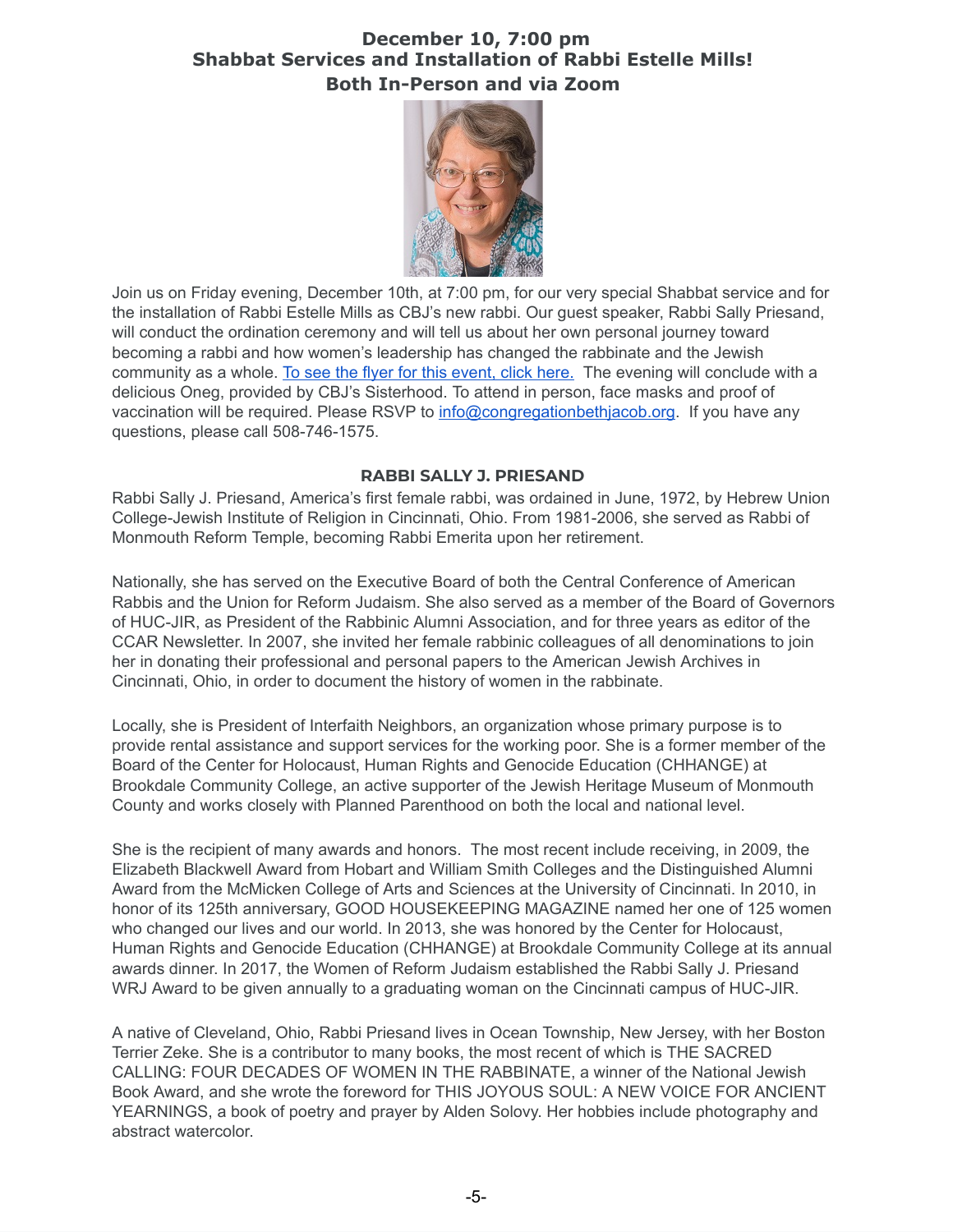

# **Exciting New Adult Education Programs! Conversations With Jewish Authors**

Join with about 25 other Reform congregations for a monthly conversation with a Jewish author of a newly published book Join with about 25 other Reform congregations for a monthly conversation with a Jewish author of a newly published book. You will find information about each monthly program in the Weekly Update, in The Pup Tent, and in the CBJ calendar of events on the CBJ website (cbjplymouth.org.) **Please note that participation in these programs is free of charge, but advance registration is required.**

To see the complete schedule, click here.

[https://docs.google.com/document/d/1Tx1u5CjP09H1o1o0xUZasj5BXPHDvUfja98V\\_nFsbg8/ed](https://docs.google.com/document/d/1Tx1u5CjP09H1o1o0xUZasj5BXPHDvUfja98V_nFsbg8/edit?usp=sharing) [it?usp=sharing](https://docs.google.com/document/d/1Tx1u5CjP09H1o1o0xUZasj5BXPHDvUfja98V_nFsbg8/edit?usp=sharing)

**Upcoming Programs:**

# **A Talk With Raffi Berg, author of Red Sea Spies: The True Story of Mossad's Fake Diving Resort December 1, 2021 at 1:00 pm ET**

**About the Author:** Raffi Berg is the Middle East editor of the BBC News website, and has extensive experience reporting on Israel and the wider region. His article scratching the surface of this story was the most-read original feature in the history of the site, with more than five and a half million readers to date

**Summary of the Book:** In the early 1980s on a remote part of the Sudanese coast, a new luxury holiday resort opened for business. Catering for divers, it attracted guests from around the world. Little did the holidaymakers know that the staff were undercover spies, working for the Mossad – the Israeli secret service. Written by long time BBC Middle East correspondent Raffi Berg, this page-turner tells the true story that inspired the recent Netflix drama The Red Sea Diving Resort. What began with one cryptic message pleading for help, turned into the secret evacuation of thousands of Ethiopian Jews who had been languishing in refugee camps, and the spiriting of them to Israel.

What: A Conversation with Raffi Berg, author of Red Sea Spies When: Wednesday, December 1 at 1:00 PM ET Register in advance for this meeting: https://us02web.zoom.us/meeting/register/tZ0rdeGpqT4uH9aYWl\_LvdB4IRZ7eG8li-h3

# **A Talk with Tracy Walder, author of The Unexpected Spy: From the CIA to the FBI,**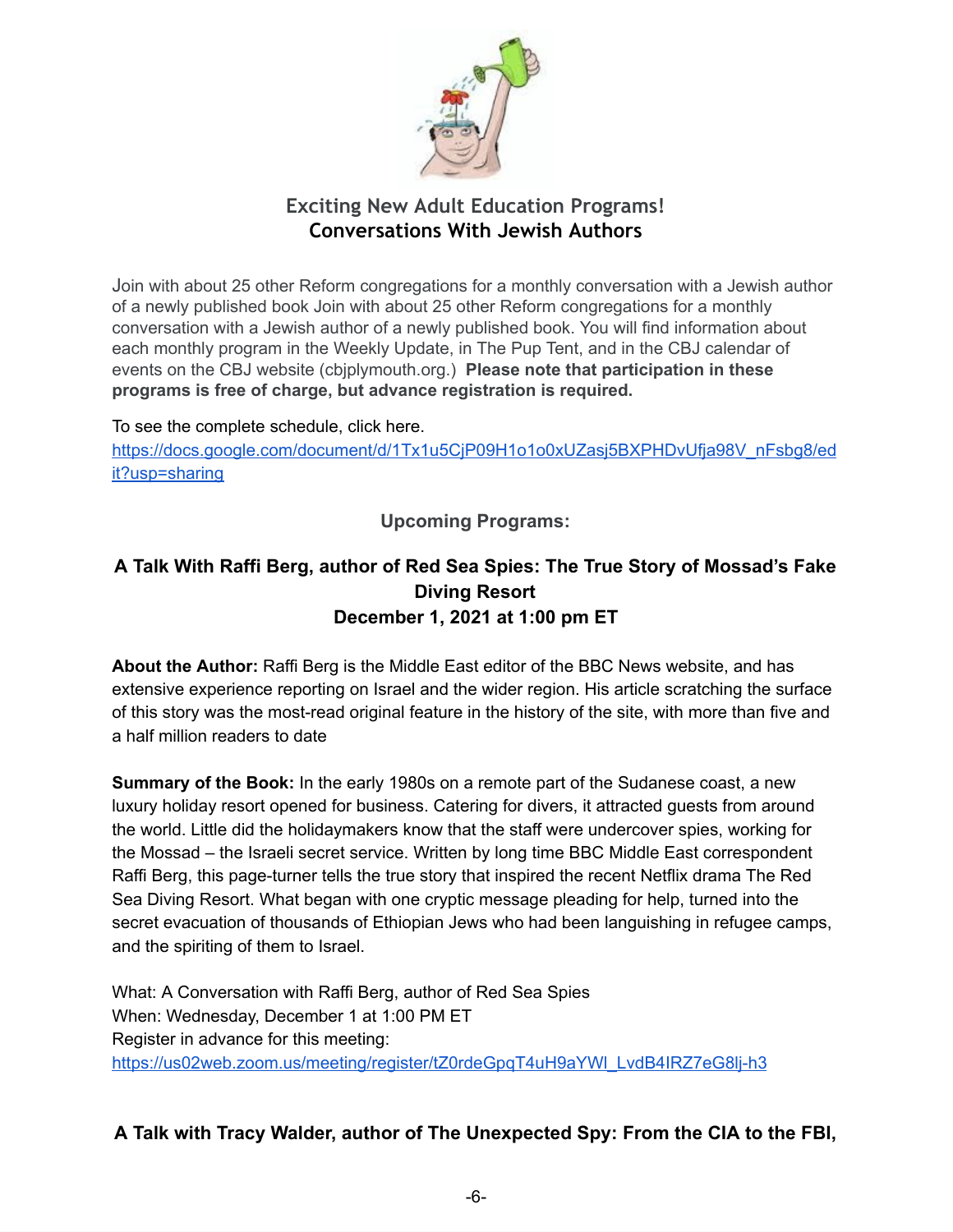# **My Secret Life Taking Down Some of the World's Most Notorious Terrorists December 15, 2021 at 8:00 pm**

**About the Author:** Tracy Walder is a former Staff Operations Officer (SOO) at the CIA's Counterterrorism Center and a Special Agent at the FBI's Los Angeles Field Office specializing in Chinese counterintelligence operations. She sits on the Board of Directors for Girl Security, a nonprofit, nonpartisan group that brings national security curriculum to girls in high schools throughout the US. Tracy Walder, a Jewish American woman, was recruited by the CIA out of her sorority at the University of Southern California. On 9/11 she was tracking terrorists with President George W. Bush, Vice President Dick Cheney and Secretary of State Colin Powell looking over her shoulder. Driven to stop the new breed of terror that war created, Walder picked up her alias identity, flew overseas, and continued the hunt. Walder debriefed al-Qaeda's top men, Jihadists who swore they'd never speak to a woman, particularly an American woman, and earned their trust, thus gaining critical and life-saving information. Walder held clandestine meetings in clandestine locales with spies and embedded civilians from other countries. She followed the trails she found across North Africa, Europe, and the Middle East. She would eventually move over to the FBI working in counterintelligence where she faced rampant sexism. The Unexpected Spy is a powerful memoir about a woman who made a career in a male-dominated field and what she's taken away from it now that she's no longer in government service. Register in advance for this meeting:

<https://us02web.zoom.us/meeting/register/tZUpf-2grzgsH9GyRt8LVpJYxAlCl7T90gtD>

# **A Talk with Lisa Scottoline, Author of Eternal Wednesday, January 5, 2022, at 8:00 pm**

**About the Author:** Lisa Scottoline is the New York Times-bestselling author of thirty two novels. She has 30 million copies of her books in print in the United States and has been published in thirty-five countries. Scottoline also writes a weekly column with her daughter for The Philadelphia Inquirer. Lisa has served as President of Mystery Writers of America and has taught a course she developed, "Justice in Fiction" at the University of Pennsylvania Law School, her alma mater. She lives in the Philadelphia area.

**Summary of the Book:** Eternal is the culmination of a lifetime of #1 bestseller, Lisa Scottoline's work. She has been researching the Italian Holocaust since her undergraduate days when she took an intimate yearlong seminar at the University of Pennsylvania led by Philip Roth called "The Literature of the Holocaust." She was inspired to write about Fascism and the Holocaust in Italy someday especially as the Italian Holocaust remains untold in popular fiction. Elisabetta, Marco, and Sandro grow up as the best of friends despite their differences. Elisabetta dreams of becoming a novelist; Marco the brash and athletic son in a family of professional cyclists; and Sandro a kind-hearted Jewish mathematics prodigy. Their friendship blossoms to love, with both Sandro and Marco hoping to win Elisabetta's heart. As anti-Semitism takes legal root and World War II erupts, they realize Mussolini was only the beginning. The Nazis invade Rome, and with their occupation come new atrocities against the city's Jews, culminating in a final, horrific betrayal. Eternal is a heartbreaking story of both the best and the worst that the world has to offer. Register in advance for this meeting:

<https://us02web.zoom.us/meeting/register/tZMtcOyhrD4pEtYJZtKnFs66D3RLUPnUqj8J>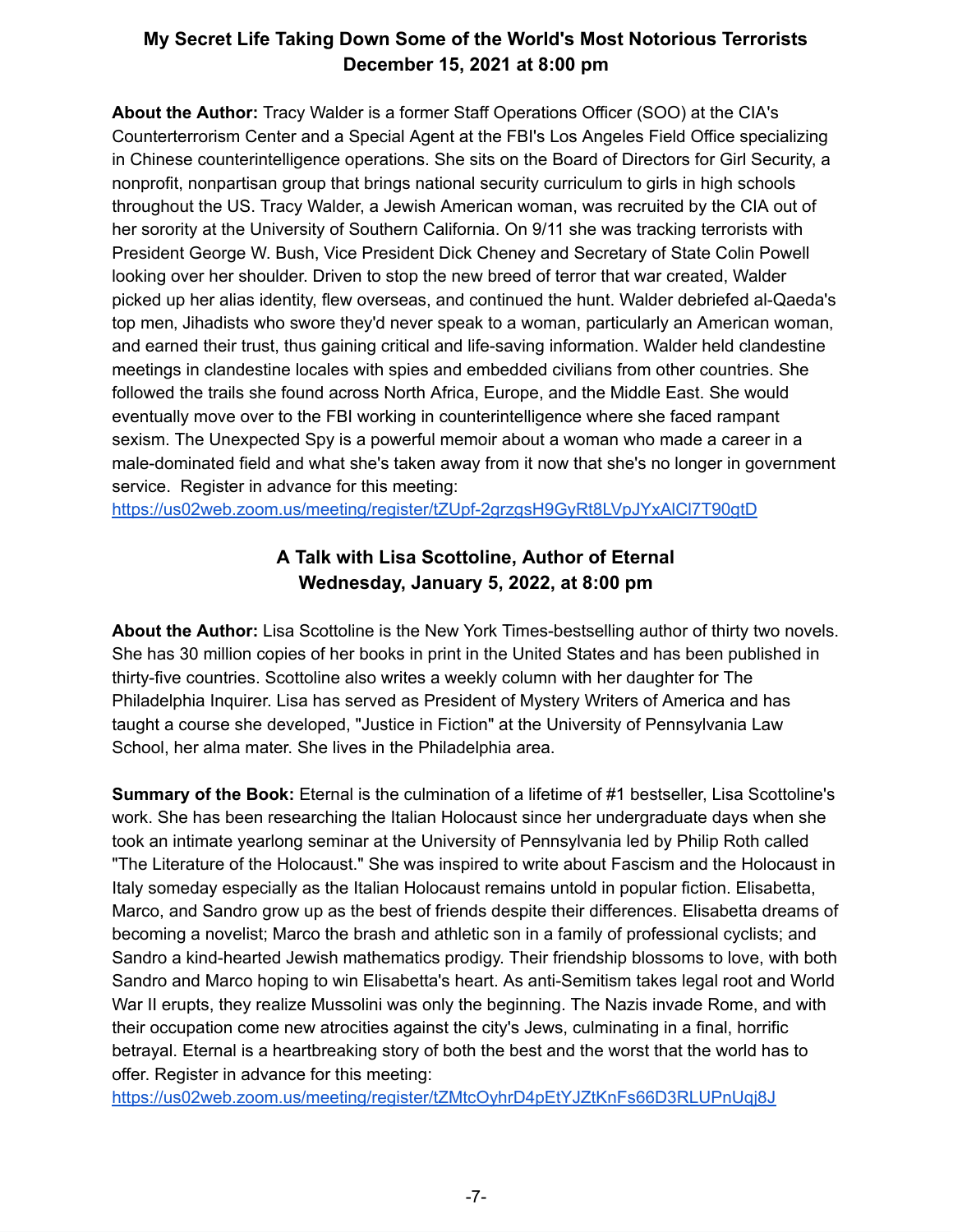

If you know of any new families in the Plymouth area who might be interested in joining CBJ, please ask them to contact our Membership Chair, Rose Litchman at [snobuntng@aol.com](mailto:snobuntng@aol.com) Click here for a link to CBJ's [Application](https://www.cbjplymouth.org/join/membership-form) Form.

> **Meet One of our Newest Congregants: Stephen Blinder**



Stephen, who became a member of CBJ in August of this year, has been studying for his adult Bar Mitzvah with Rabbi Mills and will become a Bar Mitzvah on December 17th (Mazel Tov!) At the age of 21, he is an accomplished musician, writer, political activist, and full-time mensch, who any mother would be happy to claim as her own!) On his website, (<https://www.stephenblinder.com/> Stephen describes himself, as follows:

*Throughout my life, I've dedicated myself to a straightforward cause: making a difference in my community, no matter how small or large the effort. Whether it's been with mallets in hand performing in concert halls, founding a tennis tournament to benefit a local charity, or on the streets of Connecticut advocating for a more representative democracy, I know that one person can have a tremendous impact. Now 21 years old, I've never been more committed to that mission and never more confident in our ability to effect meaningful change, one person at a time.*

Stephen began performing on marimba, vibraphone and steel drum, dating back to his first concerts at age 9. Since then, he has performed at notable venues including Ives Concert Park, Webster Bank Arena, The Colony Club NYC, Inn at Longshore, University of Delaware, Clune Center and a special taping for the hit NBC show America's Got Talent. Click on the link below to hear two tracks that Stephen has recorded (Boogie Wonderland by Earth, Wind & Fire and My Cherie Amour by Stevie Wonder (arranged.by Stephen Blinder, with Stephen Blinder on vocals [great voice!]), <https://www.stephenblinder.com/music>

So yes, Stephen is a man of many talents - even at his young age! But what endears him to me the most is his moral center, his ethical core, his youthful optimism at a time when the news is full of messages of impending doom from climate change, the pandemic, racial injustice and political corruption. **One letter to the editor of the Winton, Connecticut newspaper, dated May 27, 2020, stands out in my mind**. I am publishing the full text here so that you will get a better idea of who Stephen Blinder is and why CBJ is so fortunate to have him as a member of our community. Yes, I could have given you a link to this, but human nature being what it is, I recognize that we are all busy people and even though we may intend to return to this article and download the link, we could forget or not have the time to do that. And this is too wonderful to miss!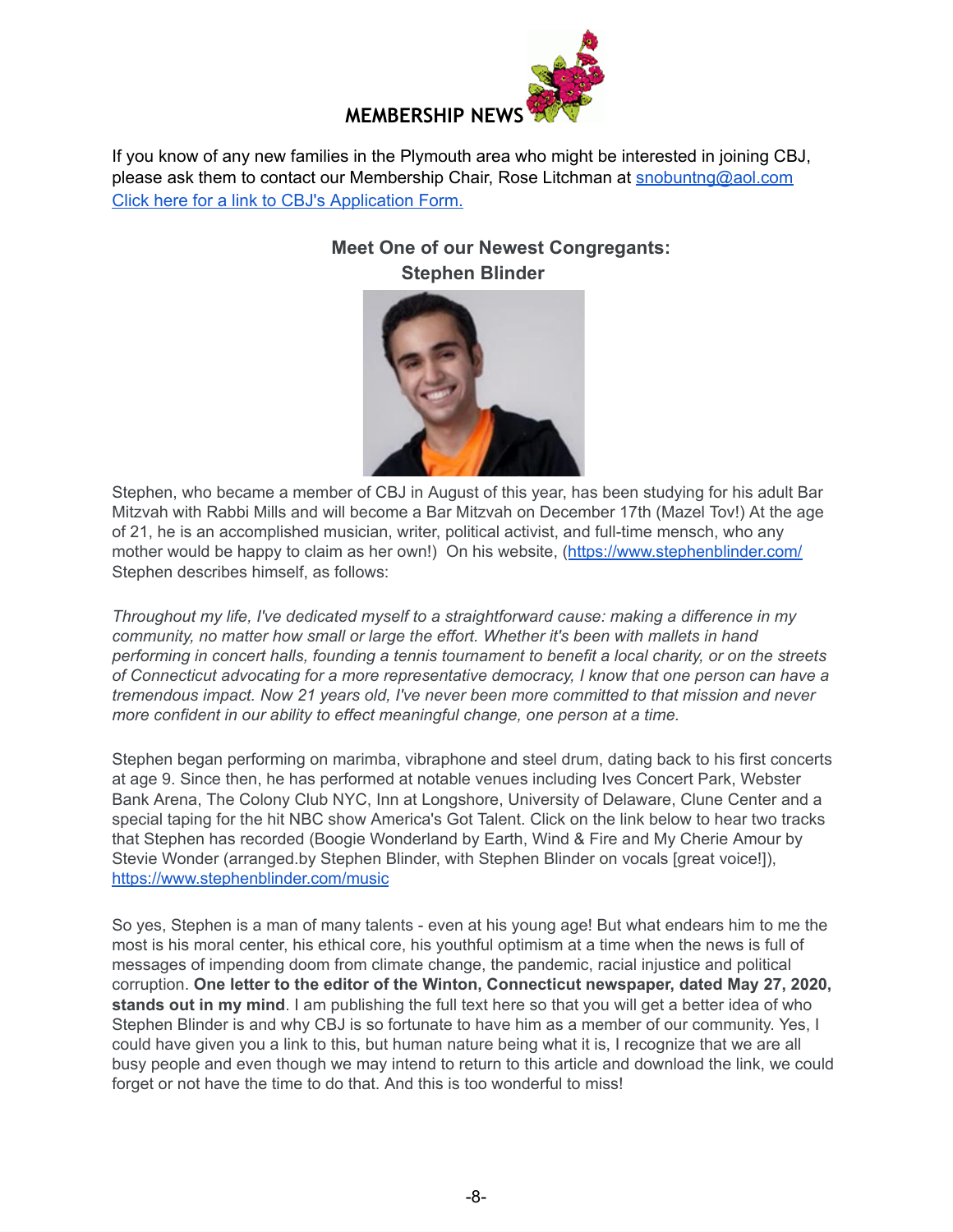#### *Letter to the Editor:*

*Those who know me best understand that I always take an optimistic view of life's unexpected* turns. When I was four and decided to surprise my parents with a new DIY haircut, I looked in the *mirror and told myself the resulting bald spots made me look more mature. When I was in middle school and came to realize that my dream of being the next Shaquille O'Neal probably wasn't the* most realistic given my mere 5' 2" stature at the time, I told myself I could be the next Lebron James *(somehow thinking 6′ 9″ was infinitely more achievable than 7′ 1″).*

*But lately, it's taken a conscious effort to remain positive and not enter a negative spiral as we continue to witness the devastating impacts of this pandemic at home and abroad. From the countless lives lost to the many struggling without work, times are trying to say the least. The situation has brought further into stark relief unresolved social issues from racial injustice to socioeconomic disparities in health care. All-in-all, staying calm and level-headed has never been more difficult. We are all unsure of what lies ahead in the future, no less tomorrow.*

*It is in these moments when we must turn to the glimmers of hope across our community. While* acts of kindness and care do not erase the pain so many feel, nor bring back those we've lost, they *remind us that even in dark times there are many among us who inspire and lead us positively forward. Too often we read the papers or watch the nightly news and gravitate toward the negative headlines. Admittedly, I'm guilty of allowing those headlines to catch my eye and of bringing up the latest COVID-19 numbers or unemployment figures in conversation, but then I catch myself. I'm quickly reminded of the heroic first responders who risk their lives to help the sick, the countless students who volunteer to deliver food to the needy, and the families who pull together whatever resources they can spare to contribute to others. These people refuse to be defined by political affiliation or any other dividing label or ideology. Instead of finding reasons to disagree, they find* reason to unify. This isn't just a story of Wilton, but of our country and world. People are stepping up *to meet today's challenges and tomorrow's opportunities.*

There will be a time when we return to a normal, albeit a "normal" we may not recognize. Until then, we must be grateful for what we have and continue to provide hope to the discouraged, aid to the *needy, friendship to the lonely and, perhaps most importantly, love and compassion to all. Now more than ever, we must remind ourselves that while we may disagree passionately on politics,* sports, and yes, whether or not "Tiger King" is really all that, the situation we find ourselves in *transcends those feelings. There is so much more we have in common than not. That which we share as human beings can and should pull us together, not apart. Saving lives has no party affiliation, making others feel better about themselves has no other agenda behind it. Supporting our children's future is neither a Democratic nor Republican principle. This is a time to be concerned* about others, as well as ourselves, and to be optimistic about the good that can come out of the *current crisis if we unify.*

*Throughout this period, I've found time each night to read before bed. Last week it was Orwell and this week Shakespeare. Interestingly enough, Shakespeare lived through a pandemic of his own with the bubonic plague. Perhaps we should draw inspiration from his famous line in All's Well That Ends Well, "Love all, trust a few, do wrong to none."*

*We will overcome this together, as one global community stronger for having come through the pandemic. Maybe this is the relentless optimist in me, but my hope is that we also overcome this with a renewed sense of togetherness and an understanding that Lincoln so famously addressed in his first inaugural address. "Though passion may have strained, it must not break our bonds of affection."*

*Wishing you continued health and happiness, Stephen M. Blinder* See more about Stephen on his website ([https://www.stephenblinder.com/\)](https://www.stephenblinder.com/) Each of the photos expands into detailed information when you click on it.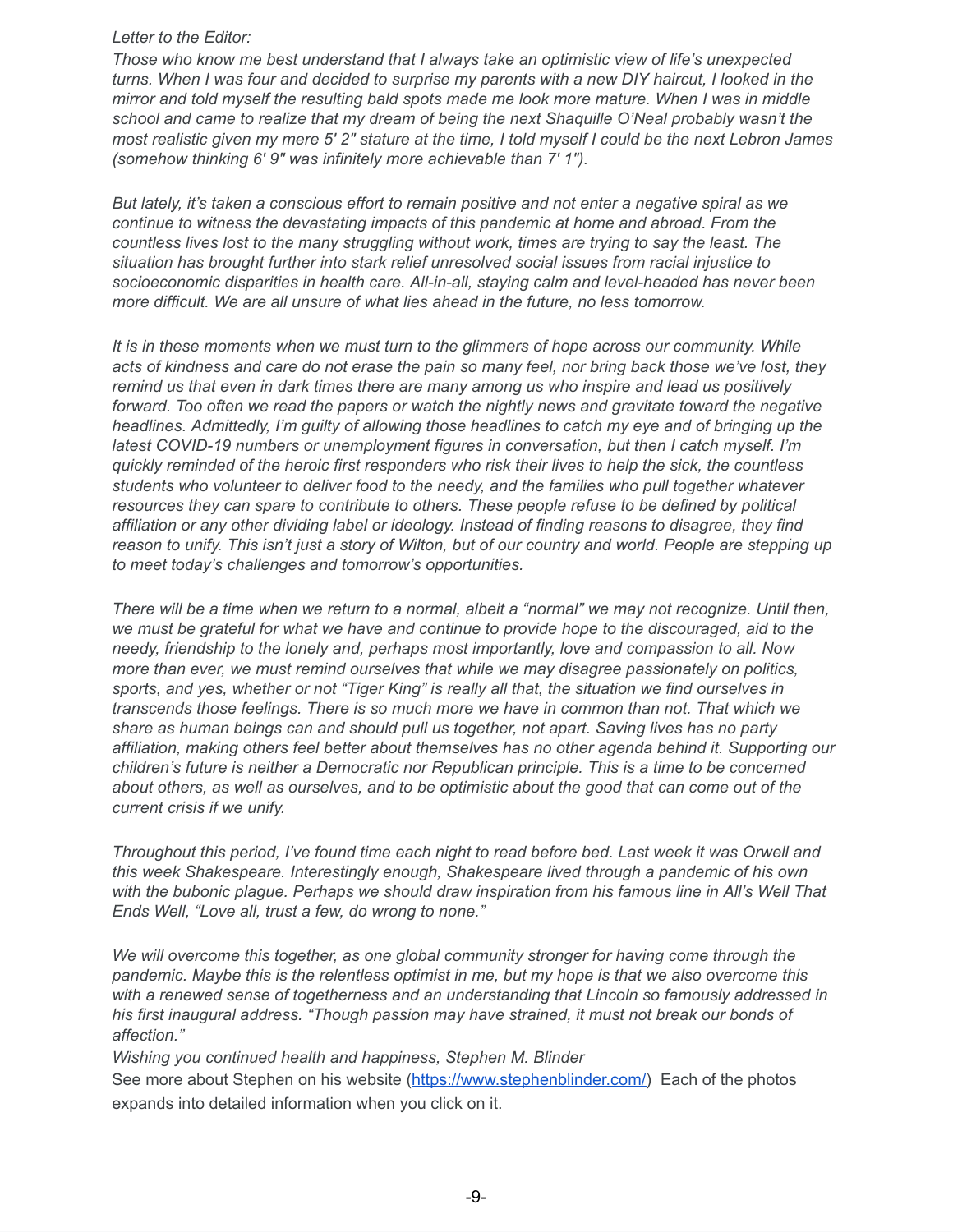# **Brotherhood News**



Watch the Weekly Update for information about future Brotherhood events that are being planned, including a Discussion Group and a Movie Discussion Night, both to be conducted by Zoom.

### **Larry Winokur has suggested the following topic for the next Brotherhood Discussion:**

*An interesting article was recently published in The Boston Globe about an idea in Israel called "shrinking the conflict". While a long term resolution to the conflict does not seem probable in the near future, perhaps reducing the impact on the Palestinians in the short term might jump start potential peace down the road. The goal is to provide equal measures of freedom, security, opportunity and dignity, according to one official. Improve freedom of movement, freedom to develop, and freedom to prosper. Improve economic independence; improve Internet access to them, expand self-rule, build 900 homes in the West Bank, improve educational opportunity and freedom of movement at checkpoints, and so forth. This and other steps, so it goes, might "contain the conflict, reduce if not eliminate it, and broaden the Palestinians' freedom of movement and economic opportunity." In any event, if the topic is worthy of exploration and discussion, we need a volunteer to do a little bit of research on it, make a 5 or 10 minute presentation and moderate the Zoom discussion. Will anybody step up to the plate? If not, does anyone have another subject which perhaps they might be willing to present?* Please contact Larry if you are willing to moderate this discussion. ([lswinokur1@gmail.com\)](mailto:lswinokur1@gmail.com)

The Brotherhood Dues Form for 2021-2022 is on the following pages.



# **Beit Sefer (Hebrew School News)**

Under the very able direction of Rabbi Mills and School Principal, Devon Fernald, this year's CBJ's Beit Sefer program opened in October, with well-planned and memorable classes about Sukkot and Simchat Torah.

Currently, there are 16 students enrolled in our Beit Sefer program. The curriculum this year is focussing on Jewish Values and Beliefs, and our students have been learning about the importance of tzedakah, our relationship to God, and the Jewish perspective of Heaven. Classes were conducted outdoors during the month of October while our synagogue building was closed, but, just in time for the arrival of colder weather, we have been able to conduct Sunday classes inside once again since the building was reopened in November. Beit Sefer classes will utilize both in-person class meetings, as well as Zoom sessions based on the outstanding Shalom Learning on-line learning program that we used last year. See CBJ's Facebook page for photographs and descriptions of what our students have been learning. It's impressive! More [information](https://www.cbjplymouth.org/learn/beit-sefer) is also found on the CBJ website. Click here!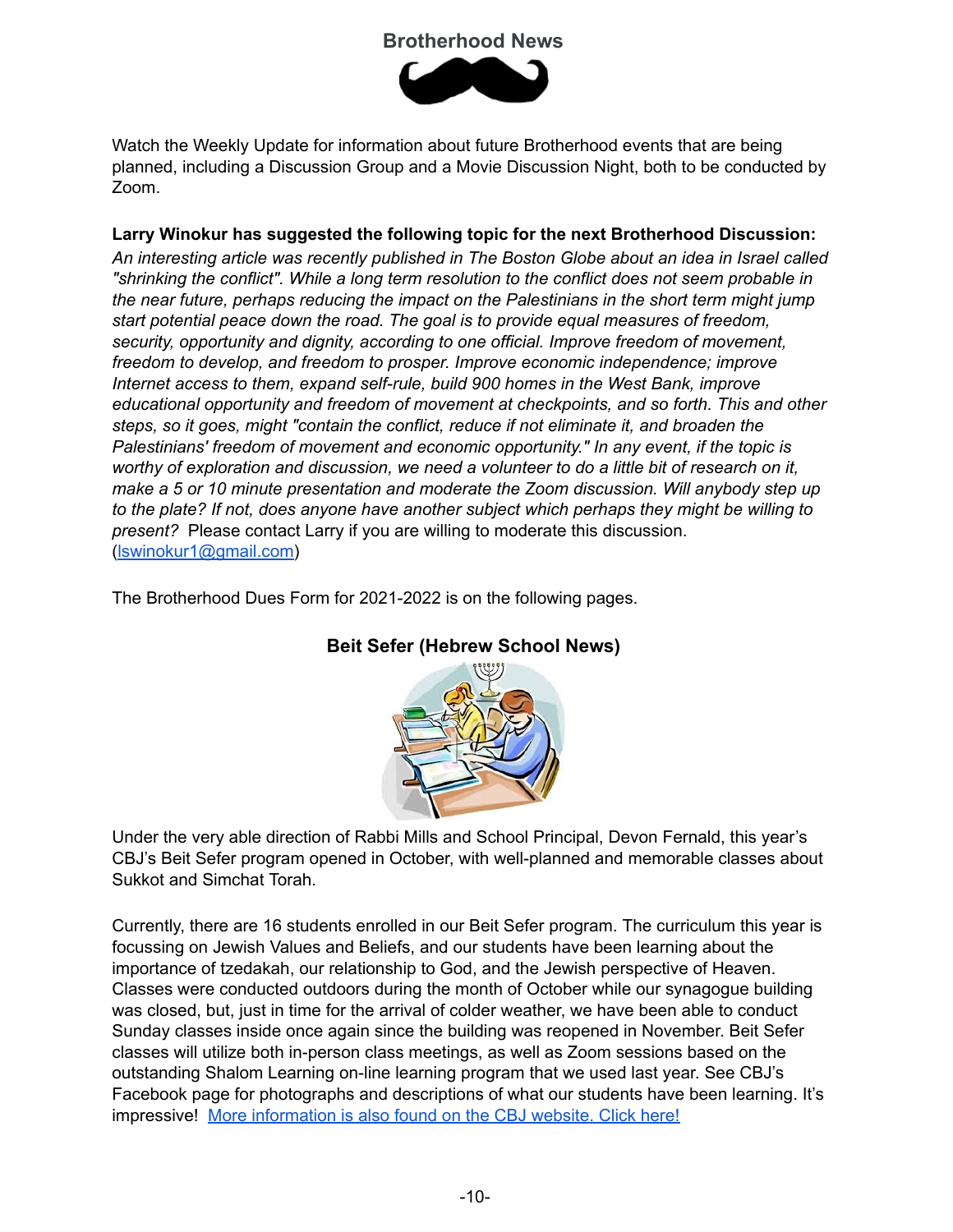

# **SISTERHOOD NEWS**

The Executive Board of Sisterhood met with Rabbi Mills and have come up with some very interesting programming. We are going to do our best to do hybrid events whenever possible.

# **Saturday, December 4th Chanukah Dinner/Latke Party/Havdalah Service/Murder Mystery!**

On Saturday evening December 4th, Sisterhood, Brotherhood and Beit Sefer have planned a very special event to celebrate Chanukah. While the deadline for RSVPs for in-person attendance at the dinner/latke party has already passed, everyone is invited to attend the other parts of this day's program.

4:00 pm: Family Program in Sanctuary 4:45 pm: Shir David Concert in Sanctuary 5:30 pm: Chanukiah lighting on front lawn 7:00 pm: Murder Mystery (live and on Zoom)

Other events under discussion are a wine tasting with a talk by Rabbi Mills on What makes a wine kosher, T'u B'Shat program, Rosh Chodesh, and a program from the Mikvah in Newton. Sisterhood has also volunteered to host the Oneg for Rabbi Mills' Installation on December 10th, when we will be celebrating the 50th Anniversary of women in the Rabbinate.

We would like to thank Rabbi Mills for making herself available and providing us with guidance and inspiration.

Please join Sisterhood. Basic dues are \$25.00. Additional contributions of \$36.00 and \$54.00 are most welcome. Make checks payable to CBJ Sisterhood and send to Cindy Teles, 31 Birch Ave, Plymouth 02360.

The Sisterhood Dues Form for 2021-2022 is on the following pages.

# **An Appeal for New Leadership!**

As many of you already know, Suzanne Goldberg, our tireless leader for many years, will be spending the winter months in Florida and will be leaving in December. Although her plans are indefinite at this point and she may return to Massachusetts in mid-May, Suzanne may ultimately decide to make Florida her permanent home. She has asked Sisterhood members to please step up and take over the responsibility for conducting one or more of Sisterhood's programs, with help from Cindy Teles and Rose Litchman, and, of course, from Rabbi Mills.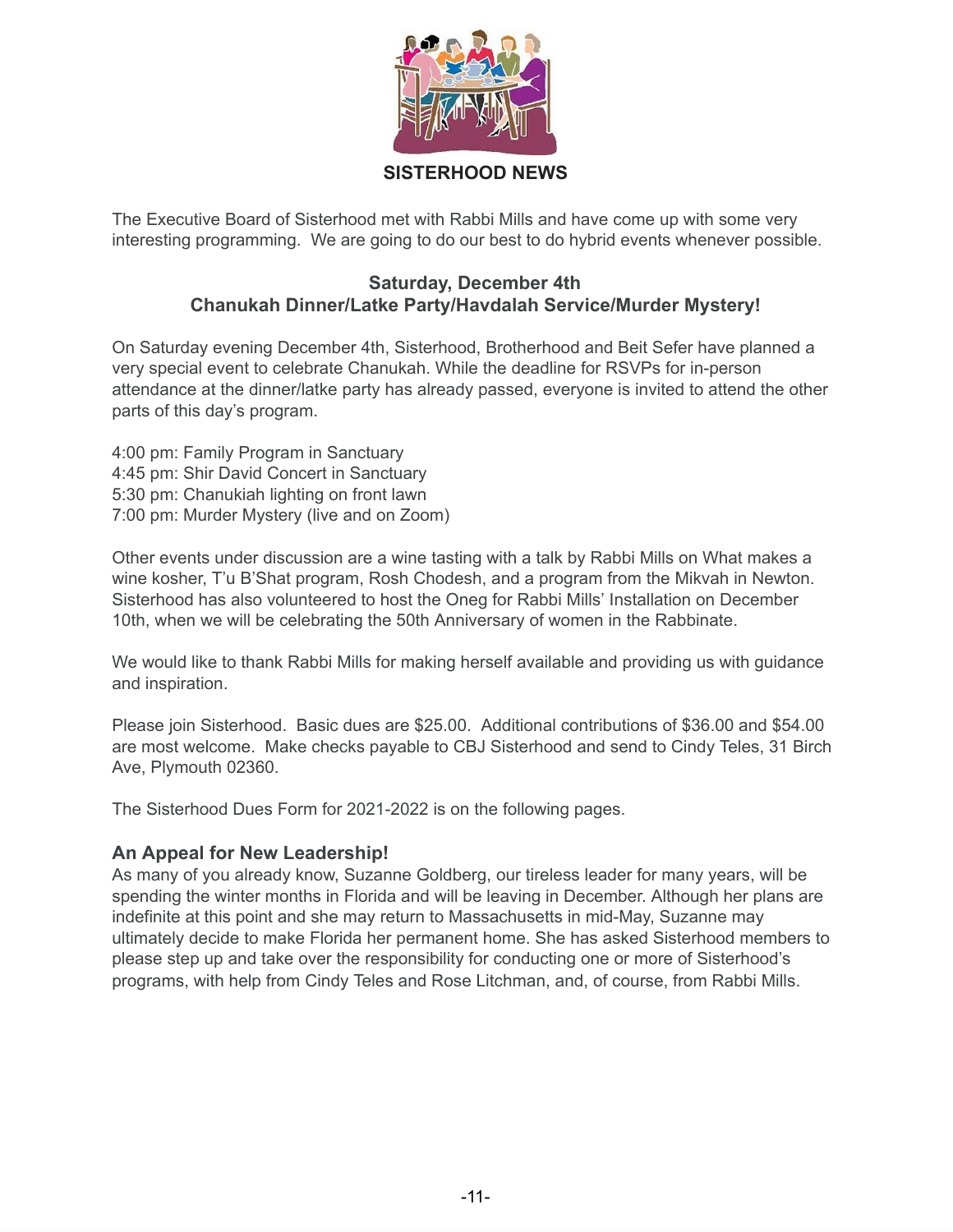# **Sisterhood Dues Notice:**

For almost 70 years, CBJ Sisterhood has been an essential part of CBJ, providing the link that binds together long-term members with newer members of our congregation. Being part of Sisterhood provides a great way to be introduced to and get to know the members of CBJ. We pray together, study together and, yes, we have fun together.

Sisterhood holds interesting and informative meetings on the first Tuesday of each month; we plan activities for the whole congregation as we celebrate holidays together, and we raise funds for the benefit of our synagogue.

Sisterhood provides support to our young students in the Beit Sefer program by sponsoring our Pizza in the Hut for Sukkot, as well as the annual Chanukah and Purim Parties. Sisterhood provides all of the supplies for the Temple kitchen; sponsors Onegs throughout the year, and helps us all to celebrate the various holidays in the Jewish calendar by providing appropriate holiday foods for the Oneg table.

#### **Sisterhood donates \$2500.00 to the Temple each year!**

We can't do it alone. We need your financial support. Please become a member of Sisterhood so we can continue our support of our beloved **CBJ**.

| Name                                                                                    |  |                                                                                                                                                                                                 |
|-----------------------------------------------------------------------------------------|--|-------------------------------------------------------------------------------------------------------------------------------------------------------------------------------------------------|
| Phone (home) (cell)                                                                     |  |                                                                                                                                                                                                 |
|                                                                                         |  |                                                                                                                                                                                                 |
| Area of interest_                                                                       |  |                                                                                                                                                                                                 |
|                                                                                         |  | Talent you would be willing to share with the group______________________________                                                                                                               |
|                                                                                         |  |                                                                                                                                                                                                 |
| If you prefer to be an inactive member, please indicate that preference here:           |  |                                                                                                                                                                                                 |
| and support our important programs and activities. Thank you for your generous support. |  | Dues are a primary source of funds for many projects. Please consider the following levels of<br>contribution when writing your membership check. Even if you can't participate, please join us |
|                                                                                         |  | Basic Membership ______ \$25.00 Sarah _____ \$36.00 Rebecca_____ \$54.00                                                                                                                        |
| Please mail to:                                                                         |  | Make your check payable to Beth Jacob Sisterhood and put "Sisterhood Dues" in the Memo line.                                                                                                    |

Cindy Teles, 31 Birch Avenue, Plymouth MA 02360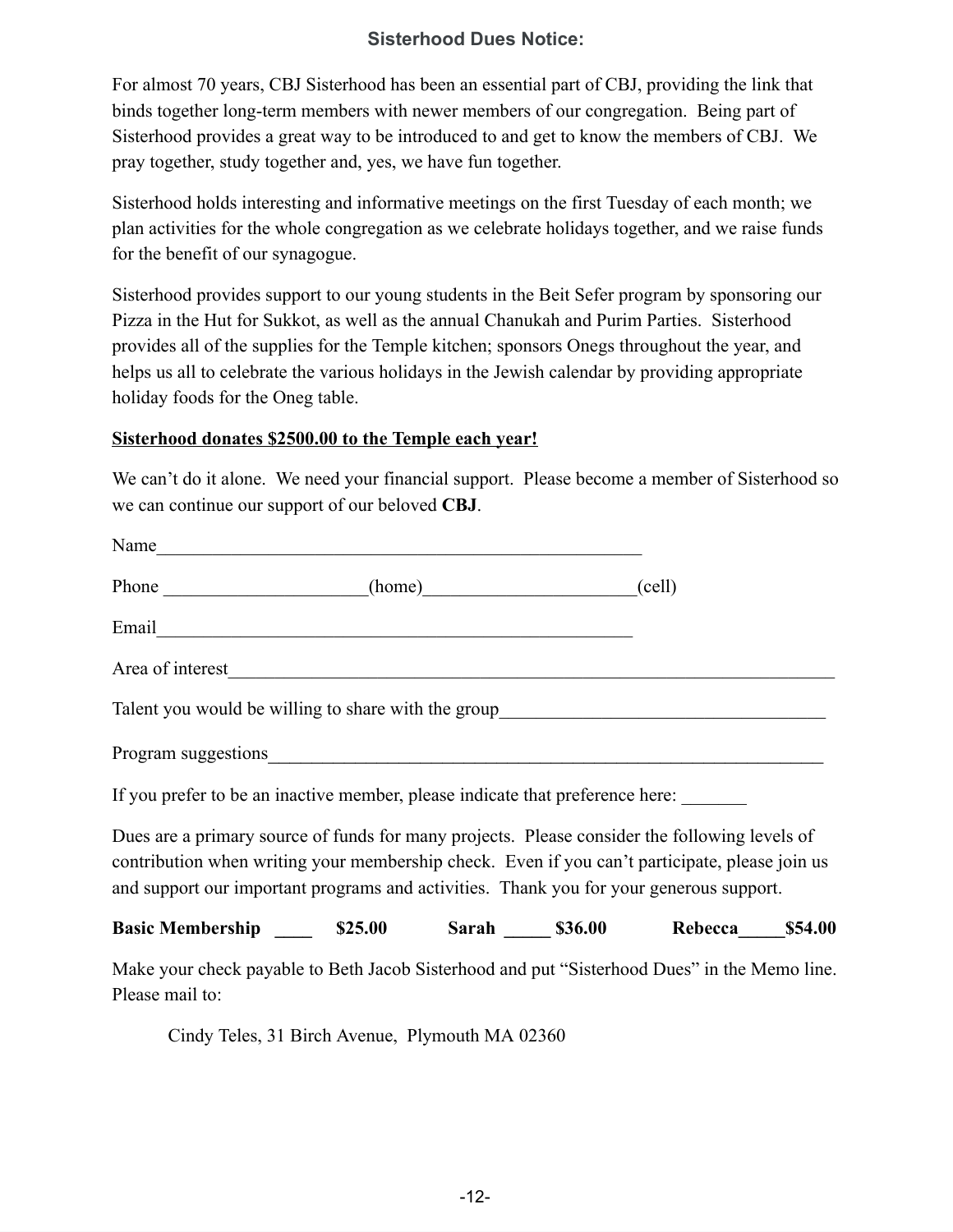# **CBJ BROTHERHOOD DUES NOTICE**

Brotherhood members will instantly identify the inimitable humor of Dan Hirschhorn (z'l), from the dues appeal message that he sent out last year.

It happens every year at this time. You atone for your sins….you join Brotherhood! Consider it a mitzvah for yourself and the gift that keeps on giving. Presumptuous...yes. But we do have somewhat of a track record to fall back on. Over the 100 year history of this synagogue, this Brotherhood has established itself as an essential part of this congregation...this community. Our mantra has been: "to do everything we can to help this synagogue grow and flourish....and have fun doing it." But having fun is just a by-product of enjoying what we're doing. We're hoping to get back to that "doing" sooner rather than later. Lest you forget, that "doing" is translated into those "sumptuous" Brotherhood Breakfasts with their intriguing and informative guest speakers. There's the bi-monthly exercise in futility that we call "bowling". There's our Men's "Ribs'N Beer" Seder, our movie nights, our Family Picnic, our Brotherhood Discussion Group, our July 4<sup>th</sup> Hot Dog Fundraiser, our support of our Sisterhood, and our ongoing support and involvement with the Greater Plymouth Food Warehouse.

We also provide  $\frac{3}{4}$  of our treasury to this synagogue's general fund. Between our fundraisers and your dues to this "manly" organization, we have been able to contribute \$2,500 in each of the last few years. In addition, CBJ Brotherhood has been the catalyst for providing over \$7,200 in gift cards to the Greater Plymouth Food Warehouse. With your help we can hopefully equal, if not do better, this year. We can't do it alone. So,with that in mind, we're asking you to once again become a member of CBJ Brotherhood so that we can continue this much needed help for our beloved CBJ as well as our extended Plymouth community.

| <b>NAME</b>                                         |       |  |  |  |
|-----------------------------------------------------|-------|--|--|--|
| <b>HOME PHONE</b>                                   | CELL# |  |  |  |
| <b>EMAIL</b>                                        |       |  |  |  |
| AREA OF INTEREST (just staying above ground counts) |       |  |  |  |

Talent that you would be willing to share (THINK!)

 $\mathcal{L}_\text{max}$  , where  $\mathcal{L}_\text{max}$  is the set of the set of the set of the set of the set of the set of the set of the set of the set of the set of the set of the set of the set of the set of the set of the set of the se

We're always looking for new ideas to help us grow while helping this synagogue. If you have any new ideas, old ideas, any ideas to help us through this challenging time, we look forward to hearing them. If you prefer being non-participatory….we still welcome and look forward to your membership. We thank you for your generous support

# **Basic Membership (\$25)**\_\_\_\_ **Mitzvah Membership (\$36)**\_\_\_\_ **Big Macher (\$54)**\_\_\_\_

Make your check payable to: **CBJ Brotherhood** Please indicate "Dues Payment" and mail to: Seth Teles, 31 Birch Avenue, Plymouth, MA 02360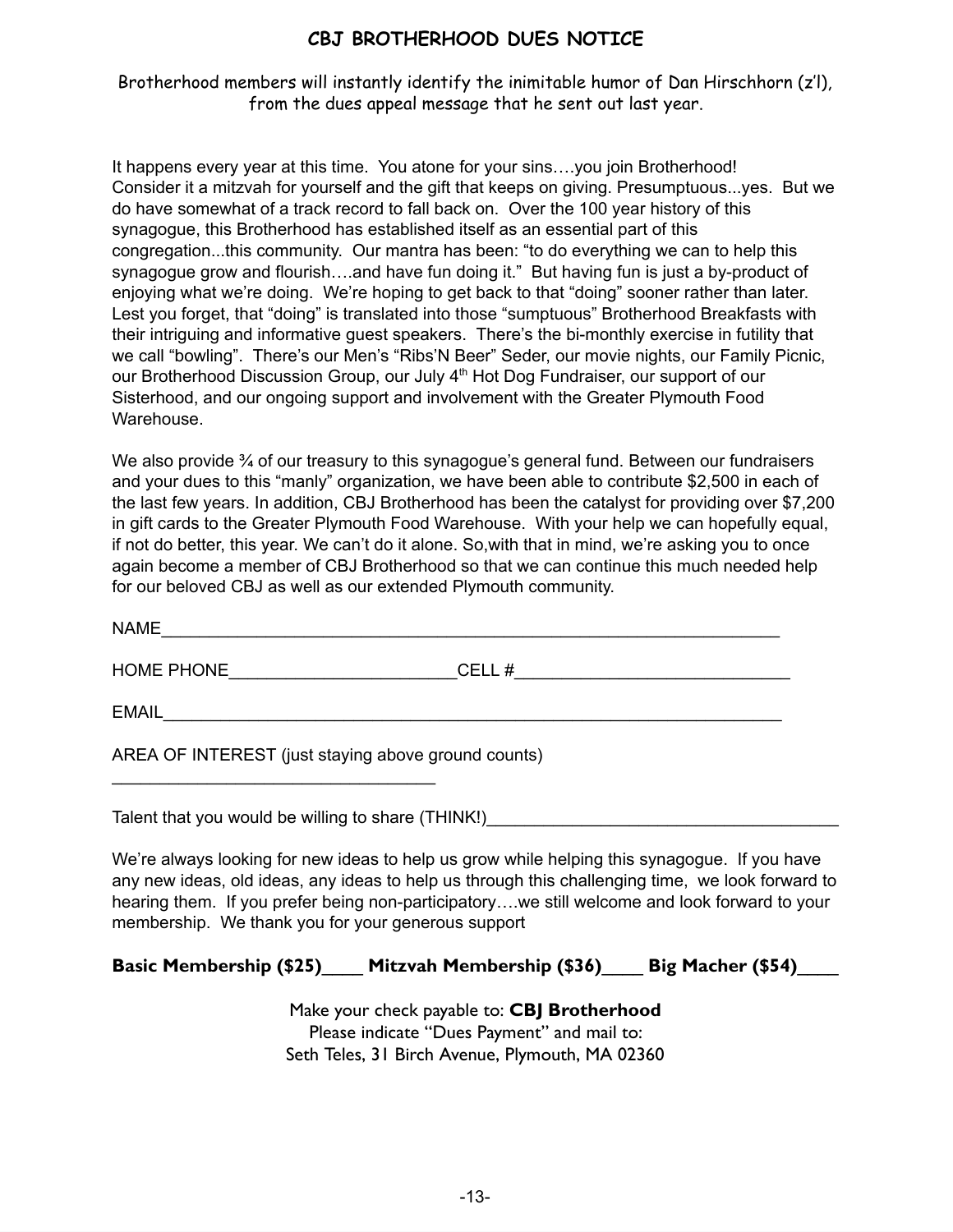

Congregation Beth Jacob gratefully acknowledges receipt of the following donations:

### **General Fund:**

Alan Shapiro (In appreciation to CBJ)

#### **Yahrzeit Fund:**

- Pamela & Paul Sechoka in memory of Pamela's mother, Mildred Goldberg
- Jerry & Laura Treppel in memory of Jerry's sister, Linda Lamel
- Paula & Joe Keller in memory of Josh Markell

#### **Food Bank:**

Linda & Jim Hurwitz

### **Rabbi Silverman's Retirement Project:**

Linda Myer

In addition, CBJ gratefully acknowledges the following distributions:

From the Sadye Sherman Gereboff Fund: A generous donation to support our Beit Sefer From the Rose Sherman Geller Fund: A generous donation for the stipend to Sally Priesand, our speaker at the installation of Rabbi Mills.



# **ANECDOTES ON JUSTICE LOUIS BRANDEIS AND HIS RESPONSES TO ANTI-SEMITISM**

Louis Brandeis graduated from the Harvard Law School at age 20 with the highest grade point average in that school's history and, after other academic triumphs, was appointed Supreme Court justice. When Brandeis was studying law at Harvard, an anti-semitic professor by the name of Peters always displayed animosity towards him. One day Prof. Peters was having lunch at the University dining room when Brandeis came along with his tray and sat next to him. The professor said,"Mr. Brandeis you do not understand. A pig and a bird do not sit together to eat. Brandeis looked at him and calmly replied, "Don't worry, professor. I'll fly away," and he went and sat at another table.

Peters decided to take revenge on the next test paper, but Brandeis responded brilliantly to all questions. Unhappy and frustrated, Peters asked him the following question: "Mr Brandeis, if you were walking down the street and found a package, a bag of wisdom and another bag with a lot of money, which one would you take?" Without hesitating, Brandeis responded, "The one with the money, of course." Peters, smiling sarcastically, said, "Just like a Jew. Unlike you I would have taken the wisdom." Brandeis shrugged indifferently and responded, "Each one takes what he doesn't have."

Prof. Peters' hate for the Jewish student came to a finale when he scribbled on his student's final exam the word "idiot" and handed it back to him. A few minutes later, Louis Brandeis got up, went to the professor and said to him in a dignified but sarcastically polite tone, "Prof. Peters, you autographed the exam sheet, but you did not give me a grade…" (This was published by the Louis D. Brandeis Law Society, September 1, 2016 (fact-checked by snopes.com)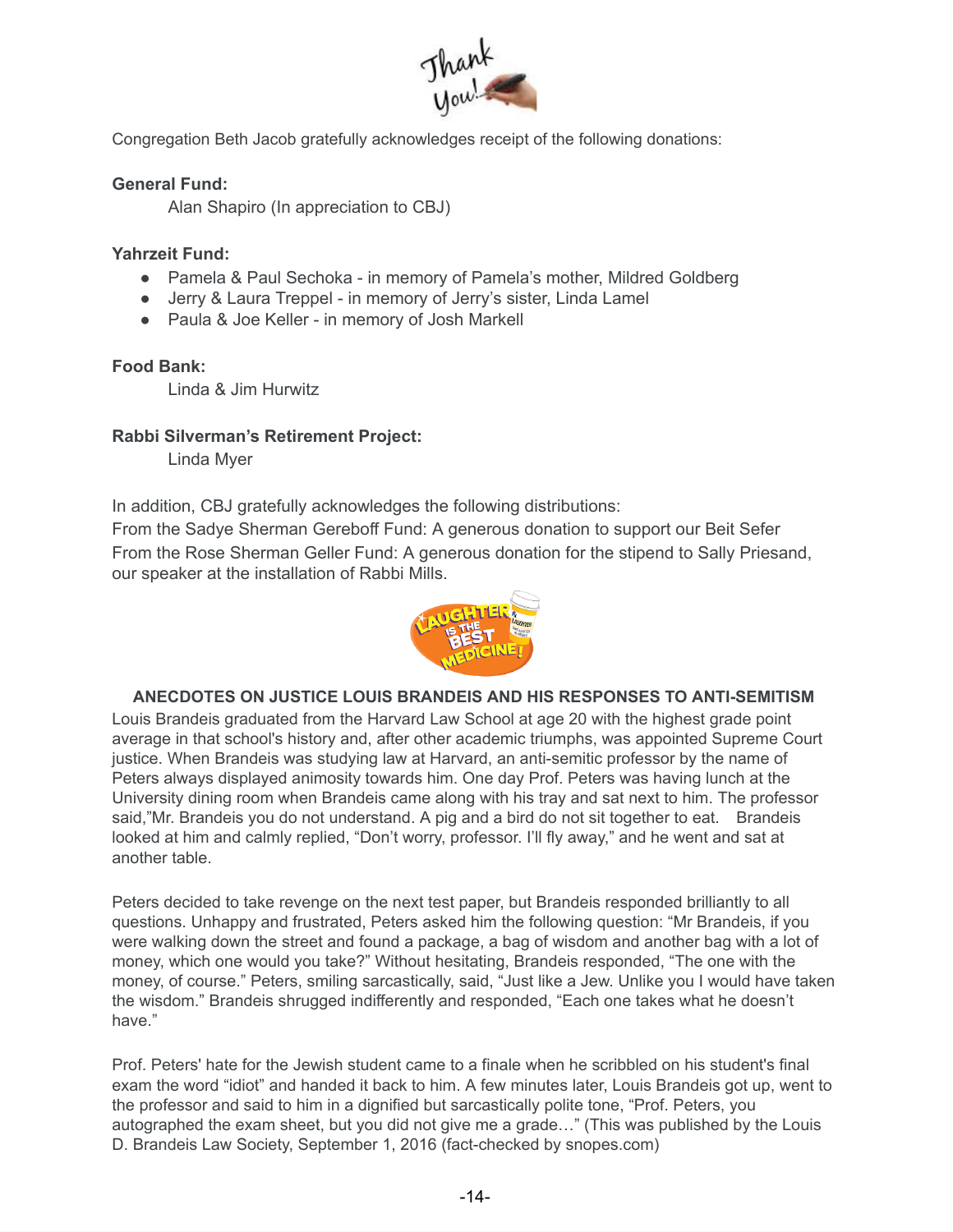

#### **The Following Yahrzeits Will be Observed This Month:**

*(A memorial candle should be lit on the preceding evening.)*

### **December 2021**

| 1 Harold Michael Resnick | 19 Albert Keil              |  |
|--------------------------|-----------------------------|--|
| 1 Aba Taub               | 20 Rhoda Burstein           |  |
| 2 Sylvia Righter         | 20 Louis Sherman            |  |
| 3 Albert (AI) Sarke      | 21 Elaine Winter Brown      |  |
| 3 Marion Shuman          | 21 Kay Hodosh Falstein      |  |
| 5 Israel Edward Ginsburg | 21 Ruth Ross                |  |
| 5 Max Penn               | 22 Samuel Gereboff          |  |
| 6 Nathan Hirschhorn      | 23 Helen Evans              |  |
| 8 Evelyn Abramson        | 23 Jacob Joseph Fortunow    |  |
| 9 Henry Manuel Kesselman | 23 Adeline Winokur          |  |
| 9 Max Winter             | 26 Ronald Goldberg          |  |
| 10 Anna B. Toabe         | 26 Paula Lesser             |  |
| 11 Florence Dezorett     | 26 Anne Nigrosh             |  |
| 11 Stanley Guttman       | 27 Isadore Albert           |  |
| 12 Abraham C. Goldman    | 27 Edith Beatrice Kagan     |  |
| 14 Samuel Arons          | 27 Pauline Resnick          |  |
| 14 Louis Coffman         | 28 Hyman Addis              |  |
| 14 Edwin Goldberg        | 28 Jessica Pershing Strauss |  |
| 14 Jacob Steinberg       | 30 Shirley Lubin            |  |
| 17 Frank Kabelsky        | 30 Bessie Skulsky           |  |
| 18 William Smick         | 31 Hyman J. Aranowitz       |  |

May their memories be for a blessing and live forever in the hearts of all who knew and loved them.

**Editor's Note:** "The Pup Tent" is a monthly publication that provides a condensed summary of CBJ news, including the monthly Calendar, upcoming Yahrzeit dates, and acknowledgments of donations that have been received. The "CBJ Weekly Update" is our weekly email newsletter that includes full details about upcoming events, as well as information about the weekly Torah reading portion and helpful links to various resources. **To subscribe to the CBJ Weekly Update, please contact me at [judith.sherman@gmail.com](mailto:judith.sherman@gmail.com).** Thank you! Judith Sherman, Editor, "The Pup Tent" and "CBJ Weekly Update"